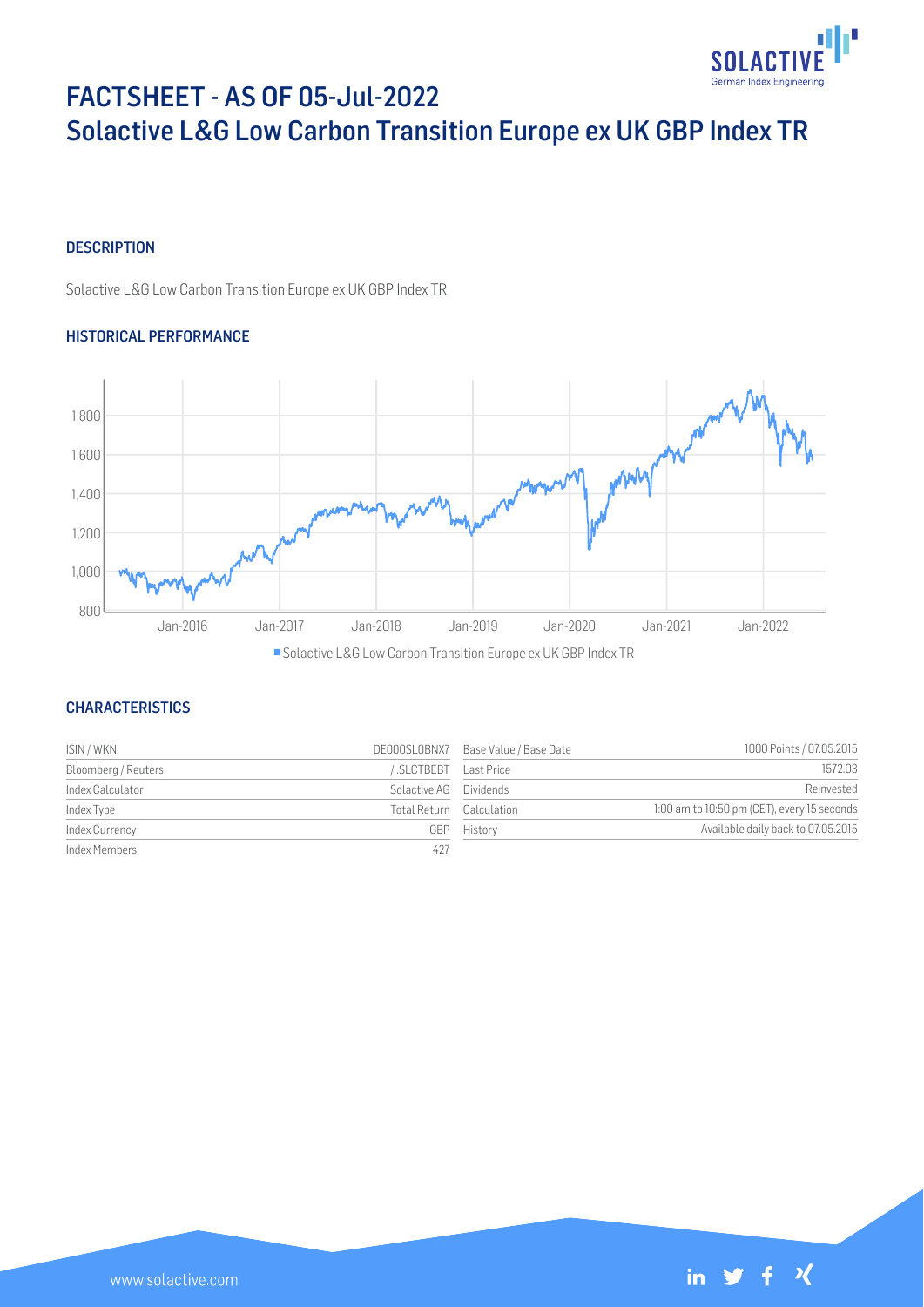

# **STATISTICS**

| GBP                | 30D       | 90D        | 180D       | 360D                  | YTD        | Since Inception       |
|--------------------|-----------|------------|------------|-----------------------|------------|-----------------------|
| Performance        | $-7.91%$  | $-8.17%$   | $-16.08%$  | $-12.30\%$            | $-16.88\%$ | 57.20%                |
| Performance (p.a.) |           |            |            |                       |            | 6.52%                 |
| Volatility (p.a.)  | 22.34%    | 19.05%     | 23.31%     | 18.51%                | 22.98%     | 16.63%                |
| High               | 1714.86   | 1736.62    | 1873.24    | 1929.84               | 1902.98    | 1929.84               |
| Low                | 1551.44   | 1551.44    | 1540.25    | 1540.25               | 1540.25    | 850.33                |
| Sharpe Ratio*      | $-2.89$   | $-1.60$    | $-1.34$    | $-0.74$               | $-1.38$    | 0.32                  |
| Max. Drawdown      | $-9.53\%$ | $-10.66\%$ | $-17.78\%$ | $-20.19\%$            | $-19.06\%$ | $-27.28%$             |
| VaR 95 \ 99        |           |            |            | $-30.8\%$ \ $-53.1\%$ |            | $-25.2\%$ \ $-48.5\%$ |
| CVaR 95 \ 99       |           |            |            | $-44.1\%$ \ $-62.1\%$ |            | $-39.4\%$ \ $-64.7\%$ |

\* Up to 31 December 2021, ex-post Sharpe ratios use as input for the risk free rate term the London Inter-Bank Offered rates in the respective currencies of the index and at a term equal to the observation period. From 3 J 2022 onwards, Sharpe ratios will be / are calculated using as reference risk free rate input the overnight replacement rate for these currencies, namely SONIA (for GBP), SOFR (for USD) and EURIBOR Overnight (for EUR).

### COMPOSITION BY CURRENCIES



## COMPOSITION BY COUNTRIES



# TOP COMPONENTS AS OF 05-Jul-2022

| Company                             | Ticker                | Country   | Currency   | Index Weight (%) |
|-------------------------------------|-----------------------|-----------|------------|------------------|
| <b>NESTLE SA</b>                    | <b>NESN SE Equity</b> | <b>CH</b> | CHF        | 5.46%            |
| ROCHE HOLDING AG                    | ROG SE Equity         | CH        | <b>CHF</b> | 3.99%            |
| NOVARTIS AG                         | NOVN SE Equity        | <b>CH</b> | <b>CHF</b> | 3.28%            |
| NOVO NORDISK A/S                    | NOVOB DC Equity       | DK        | <b>DKK</b> | 3.07%            |
| ASMI HOI DING NV                    | <b>ASML NA Equity</b> | <b>NL</b> | <b>EUR</b> | 2.90%            |
| LVMH MOET HENNESSY LOUIS VUITTON SE | MC FP Equity          | <b>FR</b> | <b>EUR</b> | 2.66%            |
| SANOFI SA                           | <b>SAN FP Equity</b>  | <b>FR</b> | <b>EUR</b> | 1.84%            |
| SAP SE                              | SAP GY Equity         | DE        | <b>EUR</b> | 1.74%            |
| L OREAL SA                          | OR FP Equity          | <b>FR</b> | <b>EUR</b> | 1.42%            |
| SIEMENS AG                          | SIE GY Equity         | DE        | <b>EUR</b> | 1.40%            |